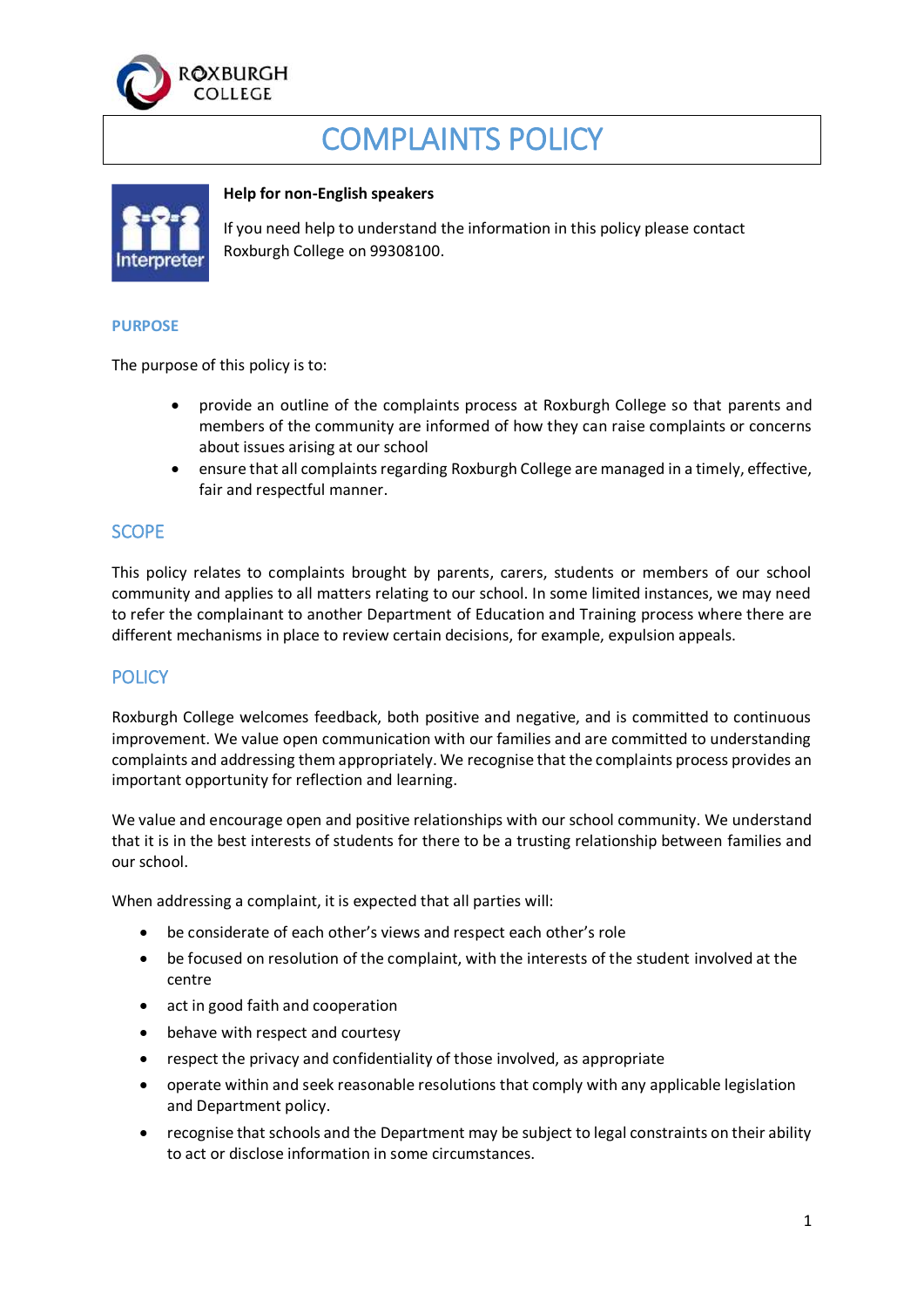## Preparation for raising a concern or complaint

Roxburgh College encourages parents, carers or members of the community who may wish to submit a complaint to:

- carefully consider the issues you would like to discuss
- remember you may not have all the facts relating to the issues that you want to raise
- think about how the matter could be resolved
- be informed by checking the policies and guidelines set by the Department and Roxburgh College –refer to College website

#### Support person

You are welcome to have a support person to assist you in raising a complaint with our school. Please advise us if you wish to have a support person to assist you, and provide their name, contact details, and their relationship to you.

#### Complaints process

Roxburgh College is always happy to discuss with parents/carers and community members any concerns that they may have. Concerns in the first instance should be directed to Year Level Coordinators, Assistant Principal or Principal. Where possible, school staff will work with you to ensure that your concerns are appropriately addressed.

Where concerns cannot be resolved in this way, parents or community members may wish to make a formal complaint to the Principal or Assistant Principals.

If you would like to make a formal complaint, in most cases, depending on the nature of the complaint raised, our school will first seek to understand the issues and will then convene a resolution meeting with the aim of resolving the complaint together. The following process will apply:

- **1. Complaint received:** Please either email, telephone or arrange a meeting through the General Office with an Assistant Principal or Principal, to outline your complaint so that we can fully understand what the issues are. We can discuss your complaint in a way that is convenient for you, whether in writing, in person or over the phone.
- **2. Information gathering:** Depending on the issues raised in the complaint, the Principal, Assistant Principal or nominee may need to gather further information to properly understand the situation. This process may also involve speaking to others to obtain details about the situation or the concerns raised.
- **3. Response:** Where possible, a resolution meeting will be arranged with the Assistant Principal/Principal to discuss the complaint with the objective of reaching a resolution satisfactory to all parties. If after the resolution meeting we are unable to resolve the complaint together, we will work with you to produce a written summary of the complaint in the event you would like to take further action about it. In some circumstances, the Principal may determine that a resolution meeting would not appropriate. In this situation, a response to the complaint will be provided in writing.
- **4. Timelines:** Roxburgh College will acknowledge receipt of your complaint as soon as possible (usually within two school days) and will seek to resolve complaints in a timely manner.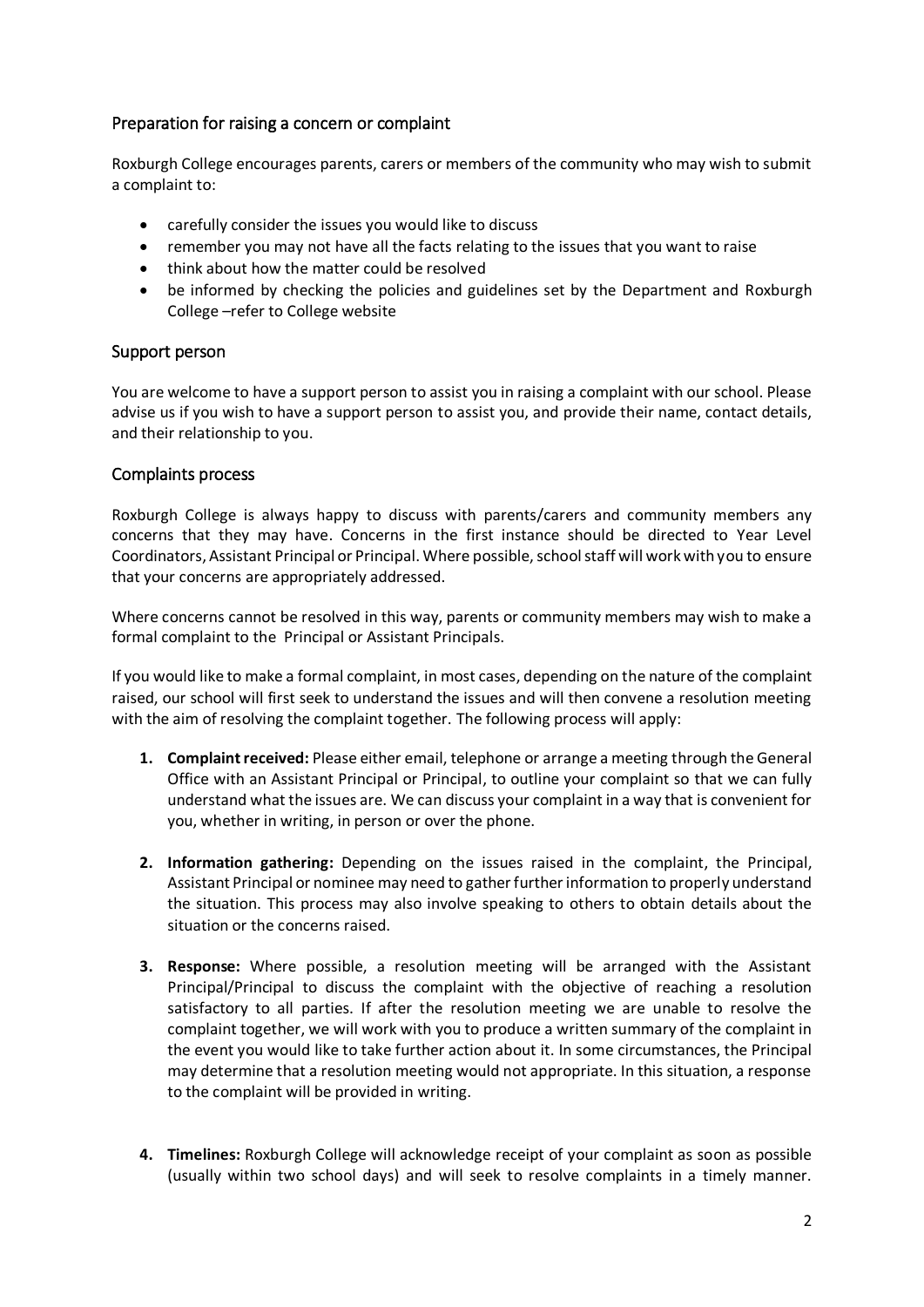Depending on the complexity of the complaint, Roxburgh College may need some time to gather enough information to fully understand the circumstances of your complaint. We will endeavour to complete any necessary information gathering and hold a resolution meeting where appropriate within 10 working days of the complaint being raised. In situations where further time is required, Roxburgh College will consult with you and discuss any interim solutions to the dispute that can be put in place.

Please note that unreasonable conduct (e.g. vexatious complaints) may need to be managed differently to the procedures in this policy.

#### Resolution

Where appropriate, Roxburgh College may seek to resolve a complaint by:

- an apology or expression of regret
- a change of decision
- a change of policy, procedure or practice
- offering the opportunity for student counselling or other support
- other actions consistent with school values that are intended to support the student, parent and school relationship, engagement, and participation in the school community.

In some circumstances, Roxburgh College may also ask you to attend a meeting with an independent third party, or participate in a mediation with an accredited mediator to assist in the resolution of the dispute.

#### Escalation

If you are not satisfied that your complaint has been resolved by the school, or if your complaint is about the Principal and you do not want to raise it directly with them, then the complaint should be referred to the North West Victoria Region (NWVR) by contacting Ph: 1300 338 691 or Email: nwvr@education.vic.gov.au.

Roxburgh College may also refer a complaint to NWVR if we believe that we have done all we can to address the complaint.

For more information about the Department's parent complaints process, including the role of the Regional Office, please see: [Raise a complaint or concern about your school.](https://www.vic.gov.au/raise-complaint-or-concern-about-your-school#speaking-to-your-school)

## **COMMUNICATION**

This policy will be communicated to our school community in the following ways: Available publicly on school website

- Included in staff induction processes
- Included in our staff handbook/manual
- Included in transition and enrolment packs
- Discussed at parent information nights/sessions
- Included in student diaries so that it is easily accessible to parents, carers and students
- Annual reference in school newsletter